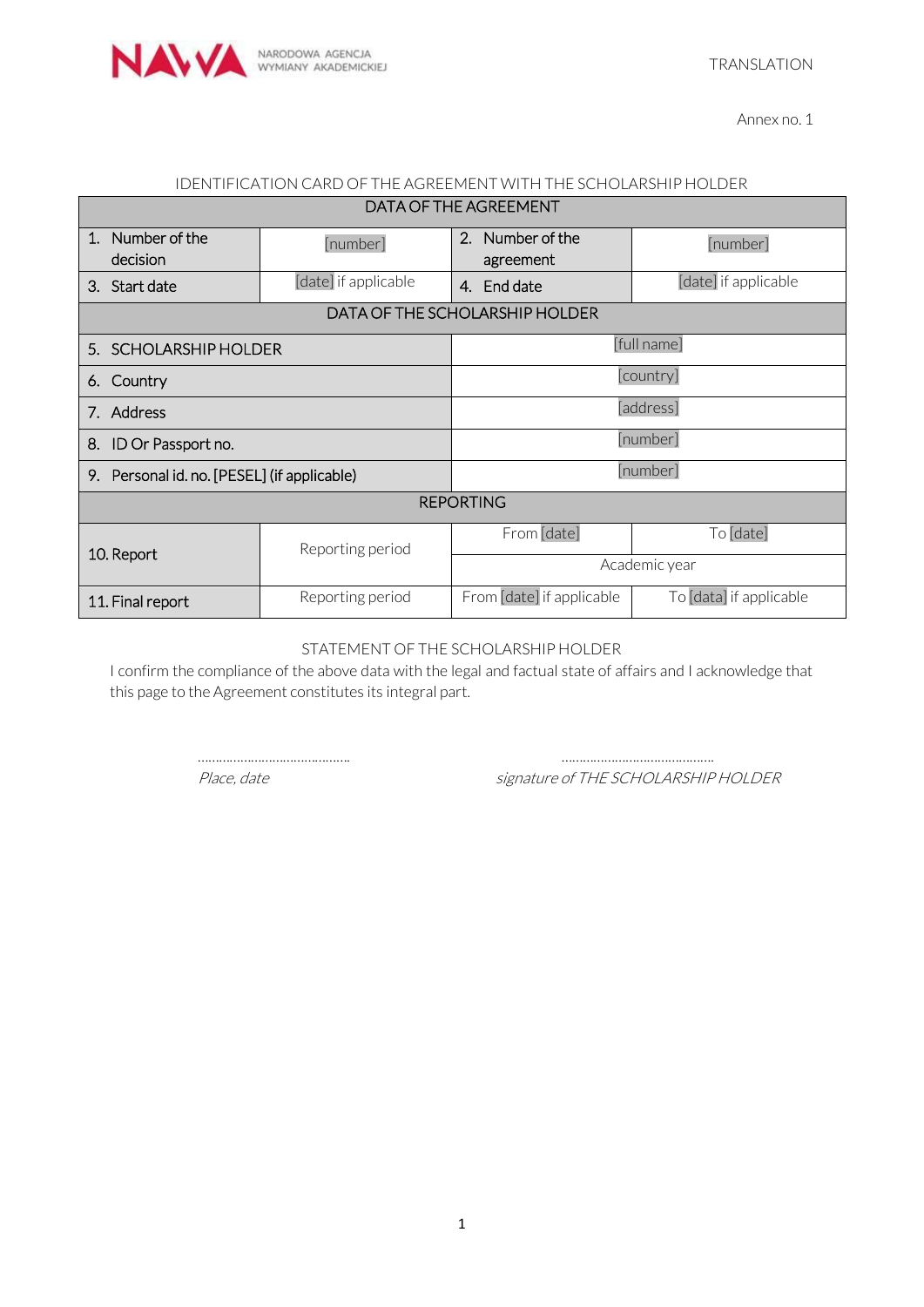

#### AGREEMENT NO ………………………….

hereinafter referred to as "the Agreement",

concluded In Warsaw between:

the Polish National Agency for Academic Exchange - a public legal person established on the basis of the Act of 7 July 2017 on the Polish National Agency for Academic Exchange with its registered office in Warsaw at: ul. Polna 40, 00-635 Warszawa, tax id. no. (NIP): 5272820369, statistical no. (REGON): 368205180, hereinafter referred to as "the Agency", represented for the purpose of conclusion of the Agreement by its legal representative,

and

Mr./Ms. [full name], a citizen of [name of the country], residing at ul. [address of residence - street no., city, postal code], ID card/passport no.: [number, country]/personal id. no. (PESEL): [number], hereinafter referred to as "the Scholarship Holder",

hereinafter referred to as "the Parties".

The Parties agreed as follows:

#### §1 Subject Matter of the Agreement

- 1. Subject matter of the Agreement constitutes performance by the Scholarship Holder of the activity consisting in [implementation of the scholarship], hereinafter referred to as "the Scholarship", financed by the Agency in accordance with the decision of the NAWA Director no. [number] of [date] (hereinafter referred to as "the Decision"), constituting Annex no. 5 to the Agreement under the Programme [name of the programme], hereinafter referred to as "the Programme"
- 2. The programme shall be implemented on the terms specified by the Agreement.
- 3. The Director of the Agency within the implementation of the Programme granted the Scholarship Holder funds for [participation in the preparatory course/period of studies/period of education at the doctoral school] in accordance with the Announcement of the call for proposals under the Programme (hereinafter referred to as "the Announcement") constituting Annex 2 to the Agreement.
- 4. The Agreement shall be implemented in the period [from to /of the preparatory course/of the statutory period of the studies/of education at the doctoral school/of winter semester/of summer semester] from the academic year [academic year].

# §2

#### Terms of performance of the Agreement

- 1. The scholarship shall be implemented in accordance with:
	- 1) the provisions of the Agreement and the Identification Card, constituting Annex no. 1 to the Agreement;
	- 2) the Announcement, followed by;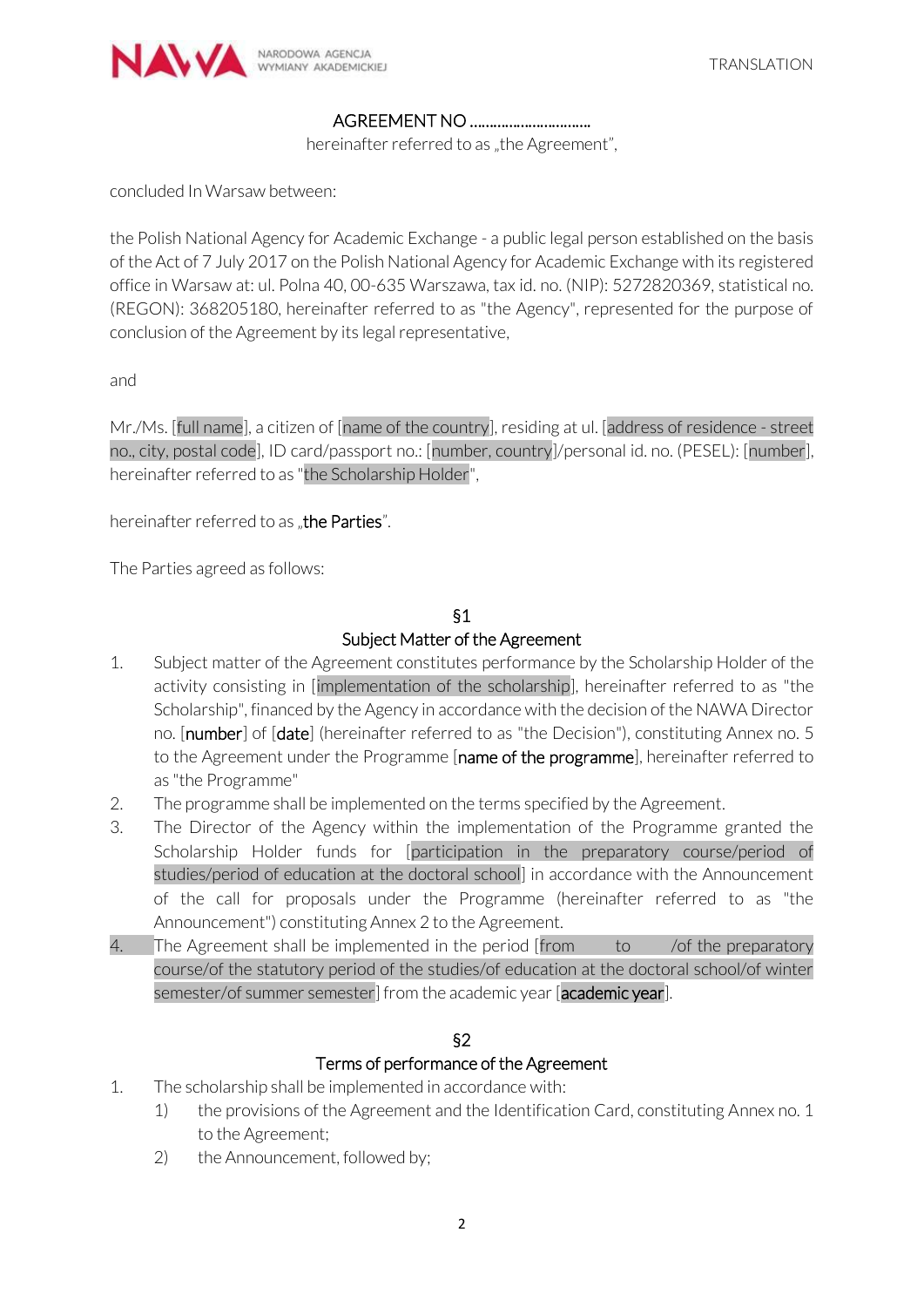

- 3) the Regulations of the Polish National Agency for Academic Exchange Programmes Programmes for natural persons taking up education (hereinafter referred to as "the Regulations"), constituting Annex no. 4 to the Agreement;
- 4) the application [number] for participation in the Programme, to the extent approved for implementation by the Agency in accordance with the Decision, constituting Annex 3 to the Agreement, hereinafter referred to as "the Application".
- 2. Statements submitted within the call for proposals under the Programme shall be binding during the performance of the Agreement.
- 3. The Agency shall not be liable for any damages incurred by the Scholarship Holder or third parties, arising in connection with the performance of the Agreement, in particular such as costs of treatment not covered by insurance.

# §3

# Obligations of the Scholarship Holder

The Scholarship Holder shall be obliged to fulfil the obligations on the terms of the Agreement as well as the Announcement and the Regulations.

#### §4

#### Financing rules. Principles of suspending financing

- 1. The funds shall be disbursed on the terms of the Agreement as well as the Announcement and the Regulations.
- 2. The condition for the payment of funds granted under the Agreement shall be possessing by the Agency the funds allocated for the implementation of the Programme.
- 3. The Agency shall not be responsible for the actions or omissions of the university, in particular for any delays or failure to pay the awarded funds.

# §5

#### Insurance

The Scholarship Holder shall be obliged to arrange for his/her insurance specified in the Announcement and the Regulations for the duration of the Agreement.

# §6

# Scholarship Holders' Reports

The Scholarship Holder shall be obliged to fulfil the obligations in accordance with the Agreement as well as the Announcement and the Regulations.

# §7

#### Principles of Evaluation

The Scholarship Holder shall be obliged to participate in the Programme evaluation conducted by the Agency (or other authorized entities indicated in the Regulations) on the terms and conditions specified in the Agreement and in the Regulations.

# §8

#### Terms of Agreement Termination, Force Majeure

1. In the event of occurrence of circumstances resulting in or likely to lead to changes in the content of the Agreement or its annexes, the Scholarship Holder shall report this fact to the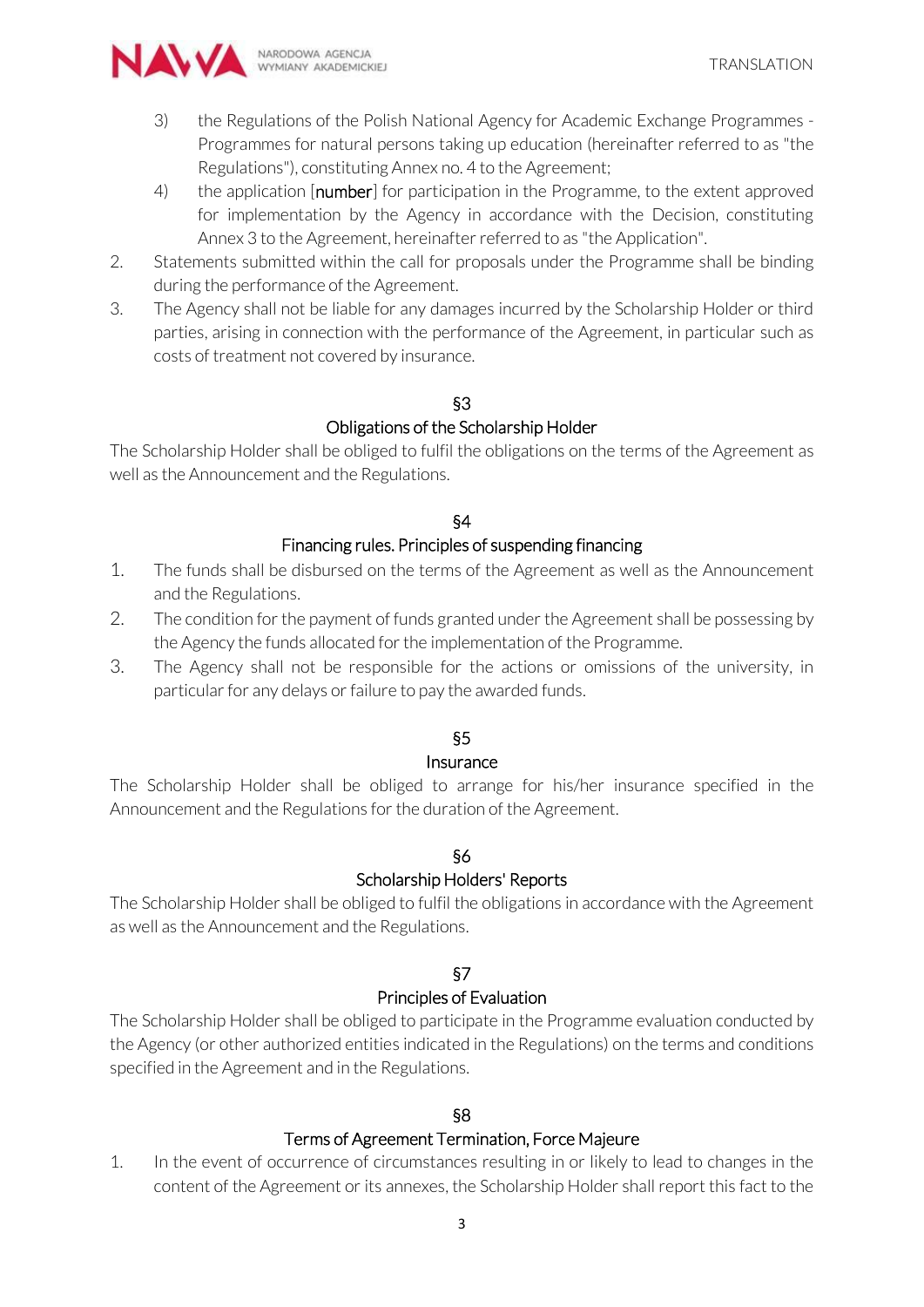

Agency immediately, but not later than within 7 days from the date of the occurrence, under the pain of not recognizing them as effective by the Agency.

- 2. The Parties shall be released from liability for failure to fulfil their obligations under the Agreement due to force majeure.
- 3. Force majeure shall be considered by the Parties, in particular, as external events lying beyond the control of the Parties, influencing the performance of the Agreement, of an extraordinary nature, impossible to be predicted and avoided, which took place after the conclusion of the Agreement.
- 4. A party may invoke the occurrence of force majeure only if it immediately, but not later than within the time limit specified in point 1, informs the other Party of the occurrence of force majeure, together with the description of the situation or event, expected duration of force majeure and the description of its foreseeable consequences.
- 5. The parties shall be obliged to take the necessary measures to limit the damage caused by force majeure and to make every effort to resume the performance of the Agreement as soon as possible.
- 6. In the event of occurrence of force majeure limiting or preventing the performance of the Agreement for a period longer than 30 days, the Agency reserves the right to change the rules of the Programme and the amount of the Scholarship rates.
- 7. If it is detected that the Scholarship Holder has breached the Agreement, in particular with regard to his/her obligations, including the requirements for submitting reports, the Agency may terminate the Agreement in writing, upon prior written requesting the Scholarship Holder and giving him/her an additional 14-day period for ceasing the breaches of the Agreement or removing or remedying their consequences.
- 8. The Agreement may also be terminated by the Parties by their mutual agreement in the event of circumstances for which neither Party is responsible and which prevent the performance of the Agreement. In such the case, the parties shall agree on the terms of settlement of the received funds.

#### §9

# Principles of personal data protection, image dissemination

- 1. Under the Agreement, the Scholarship Holder shall grant the Agency the consent to disseminate his/her image as well as film and promotional materials with his/her participation, recorded in connection with the implementation of the Scholarship, without any time and territorial restrictions.
- 2. The consent referred to in point 1, shall cover the use of the Scholarship Holder's image by the Agency or by other persons acting on behalf of the Agency, recording and reproducing the Scholarship Holder's image through any medium, in particular publication in newspapers, magazines, reports, folders, publications on the Internet, including on the Agency's website, exhibitions and electronic publications, for promotional and marketing purposes of the Agency, in connection with the implementation of the statutory objectives of the Agency.
- 3. The protection of personal data shall be carried out on the terms set out in the Regulations.

# §10 Final Provisions